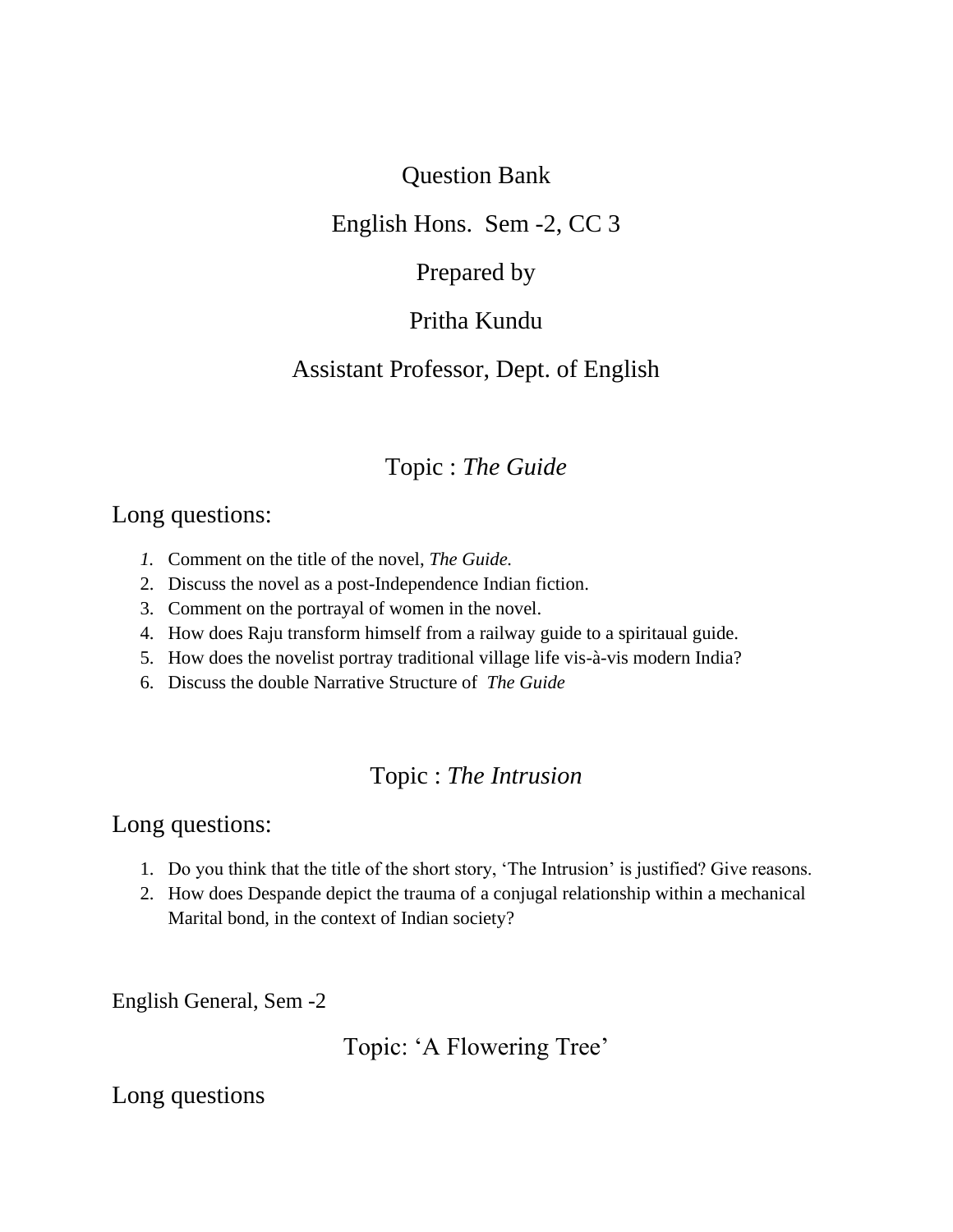- 1. Discuss the story as a female-centric folk tale.
- 2. How does 'A Flowering Tree' portray the creative agency of a woman?
- 3. What are the different levels of relationship that a woman has to face in her life? Answer with reference to 'A Flowering Tree'.

English Hons. Sem  $-4$ , CC-9

#### Topic : Romantic Poetry

#### Long Questions:

- 1. Discuss 'Tintern Abbey' as a representative poem of Wordsworth.
- 2. How does 'Tintern Abbey' depict the different stages of the growth of a poet's mind?
- 3. Comment on the human-nature relationship depicted in Tintern Abbey.
- 4. Comment on 'Kubla Khan' as a poem about the art of poetic composition.
- 5. How does Coleridge's theory of 'Imagination' manifest itself through Tintern Abbey?
- 6. Discuss the images and symbols in 'Kubla Khan'.
- 7. Do you think that 'Kubla Khan' is a fragment? Justify your answer.
- 8. How does Coleridge portray the psychological clash between good and evil in 'Christabel, Part -1'?
- 9. Discuss the elements of Medievalism in 'Christabel, Part-I'.
- 10. How does the West Wind become a mythopoeic symbol for revolution and regeneration? Discuss with reference to Shelley's 'Ode to the West Wind'.
- 11. 'If winter comes, can spring be far behind?'- discuss the idea of hope and renewal conveyed through the line.
- 12. Comment on Shelley's use of nature-imagery in 'Ode to the West Wind'.

#### English General Sem –IV

### Topic: 'The Last Leaf'

#### Long Question:

- 1. Discuss the title of the story 'The Last Leaf'
- 2. Comment on the theme of life and death vis-à-vis the power of art in the short story, 'The Last Leaf'.
- 3. Comment on the theme of love and friendship in 'The Last Leaf'.